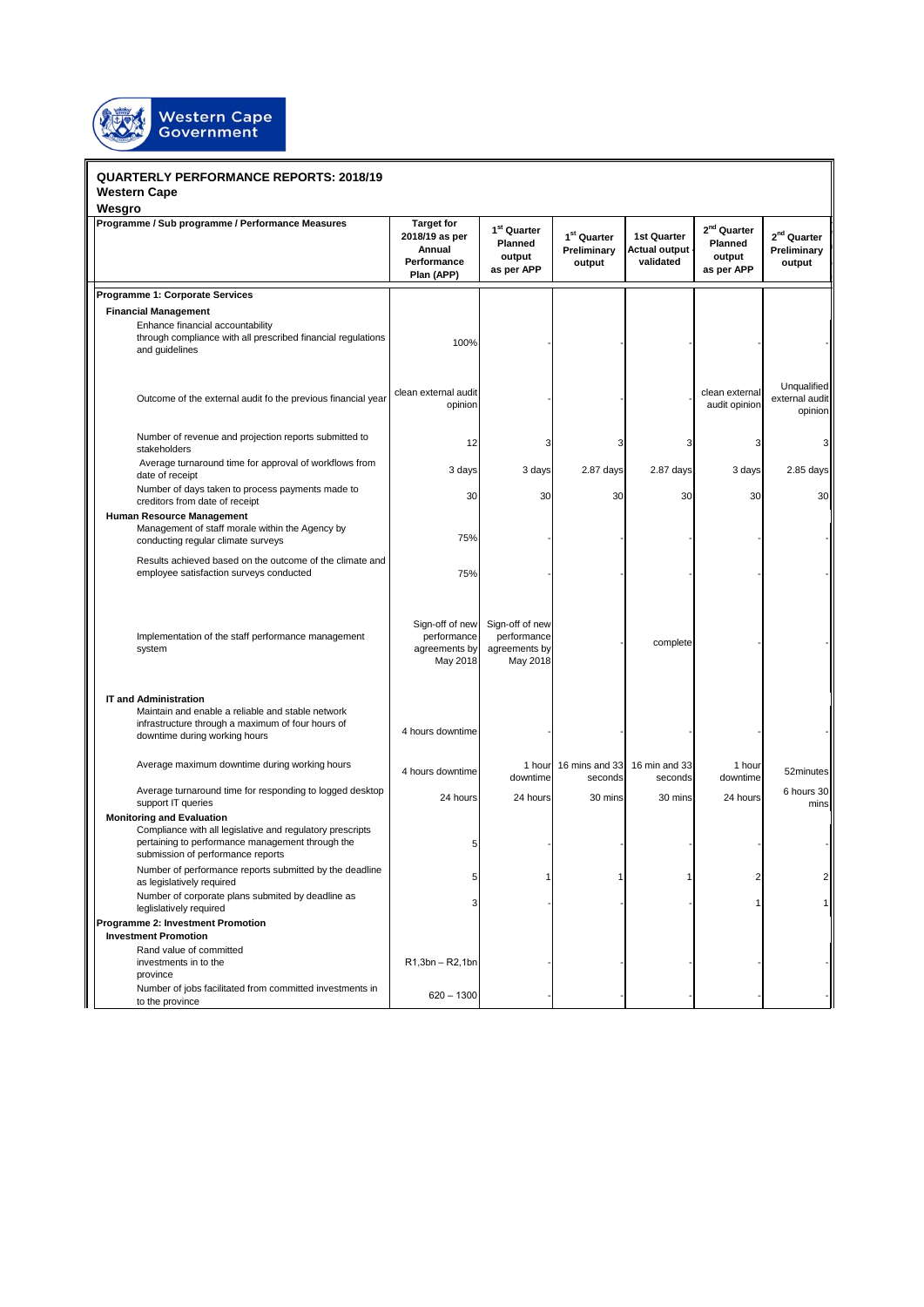| Programme / Sub programme / Performance Measures                                                                       | <b>Target for</b><br>2018/19 as per<br>Annual<br>Performance<br>Plan (APP) | $1^{st}$ Quarter<br>Planned<br>output<br>as per APP | 1 <sup>st</sup> Quarter<br>Preliminary<br>output | <b>1st Quarter</b><br><b>Actual output</b><br>validated | $2^{nd}$ Quarter<br>Planned<br>output<br>as per APP | $2nd$ Quarter<br>Preliminary<br>output |
|------------------------------------------------------------------------------------------------------------------------|----------------------------------------------------------------------------|-----------------------------------------------------|--------------------------------------------------|---------------------------------------------------------|-----------------------------------------------------|----------------------------------------|
| Rand value of committed investments in the agri-business<br>sector in to the province                                  | R300m - R420m                                                              |                                                     |                                                  |                                                         |                                                     |                                        |
| Number of jobs facilitated from committed<br>investments in the agri-business sector in to<br>the province             | 200 to 280                                                                 |                                                     |                                                  |                                                         |                                                     |                                        |
| Number of investment projects realised<br>Average time taken to attend to investment enquiries from<br>date of receipt | 14<br>3 days                                                               | 3 days                                              | $0.8$ days                                       | 0.8days                                                 | 3 days                                              | $1,5$ days                             |
| Number of regulatory issues resolved<br>Number of investment projects realised in the agri-                            | 10                                                                         |                                                     |                                                  |                                                         |                                                     |                                        |
| business sector                                                                                                        | 7                                                                          |                                                     | 2                                                |                                                         |                                                     |                                        |
| Programme 3: Trade Promotion                                                                                           |                                                                            |                                                     |                                                  |                                                         |                                                     |                                        |
| African Expansion (OFDI)                                                                                               |                                                                            |                                                     |                                                  |                                                         |                                                     |                                        |
| Rand value of committed outward foreign direct investment<br>(OFDI) declarations signed                                | R200m-R500m                                                                |                                                     |                                                  |                                                         |                                                     |                                        |
| Number of outward foreign direct investment (OFDI)<br>declarations signed                                              | F                                                                          |                                                     | 2                                                | 2                                                       |                                                     | 5                                      |
| <b>Trade Promotion</b>                                                                                                 |                                                                            |                                                     |                                                  |                                                         |                                                     |                                        |
| Estimated rand value business agreements signed                                                                        | $R1,1bn - R2bn$                                                            |                                                     |                                                  |                                                         |                                                     |                                        |
| Number of jobs facilitated from business deals signed                                                                  | 250-460                                                                    |                                                     |                                                  |                                                         |                                                     |                                        |
| Number of business agreements signed                                                                                   | 25                                                                         | 5                                                   | 18                                               | 18                                                      |                                                     | 29                                     |
| Programme 4: Wesgro Research<br>Turnaround time to provide customised research and                                     | 3 days                                                                     |                                                     |                                                  |                                                         |                                                     |                                        |
| Number of relevant tourism, trade and investment<br>publications developed                                             | 100                                                                        |                                                     |                                                  |                                                         | 50                                                  | 50                                     |
| Average turnaround time to complete research requests<br>from date of receipt                                          | 3 days                                                                     | 3 days                                              | 1.5 days                                         | $1.5$ days                                              | 3 days                                              | 1.3 days                               |
| <b>Programme 5: Marketing and Communication</b>                                                                        |                                                                            |                                                     |                                                  |                                                         |                                                     |                                        |
| Rand value of the advertising value<br>equivalent (AVE) generated for the agency                                       | <b>R30m</b>                                                                |                                                     |                                                  |                                                         |                                                     |                                        |
| Number of relevant industry events sponsored                                                                           | 5                                                                          |                                                     |                                                  |                                                         |                                                     |                                        |
| Number of strategic media engagements hosted                                                                           | 8                                                                          |                                                     | 8                                                | 8                                                       |                                                     | 13                                     |
| Number of strategic corporate agency events hosted                                                                     | 8                                                                          |                                                     |                                                  | 4                                                       | 3                                                   | 19                                     |
| Programme 6: Destination Marketing                                                                                     |                                                                            |                                                     |                                                  |                                                         |                                                     |                                        |
| Total estimated economic value of                                                                                      |                                                                            |                                                     |                                                  |                                                         |                                                     |                                        |
| tourism destination marketing initiatives supported                                                                    | R171,6m                                                                    |                                                     |                                                  |                                                         |                                                     |                                        |
| Number of tourism destination marketing initiatives<br>supported                                                       | 13                                                                         |                                                     |                                                  |                                                         |                                                     |                                        |
| Number of joint marketing agreements secured                                                                           | 17                                                                         |                                                     |                                                  |                                                         |                                                     |                                        |
| Number of bids secured                                                                                                 | 24                                                                         | 5                                                   | 9                                                | 9                                                       |                                                     | 15                                     |
| Economic impact of bids secured                                                                                        | 260 000 000                                                                | 50 000 000                                          | 336 000 000                                      | 336 000 000                                             | 70 000 000                                          | 583 552 000                            |